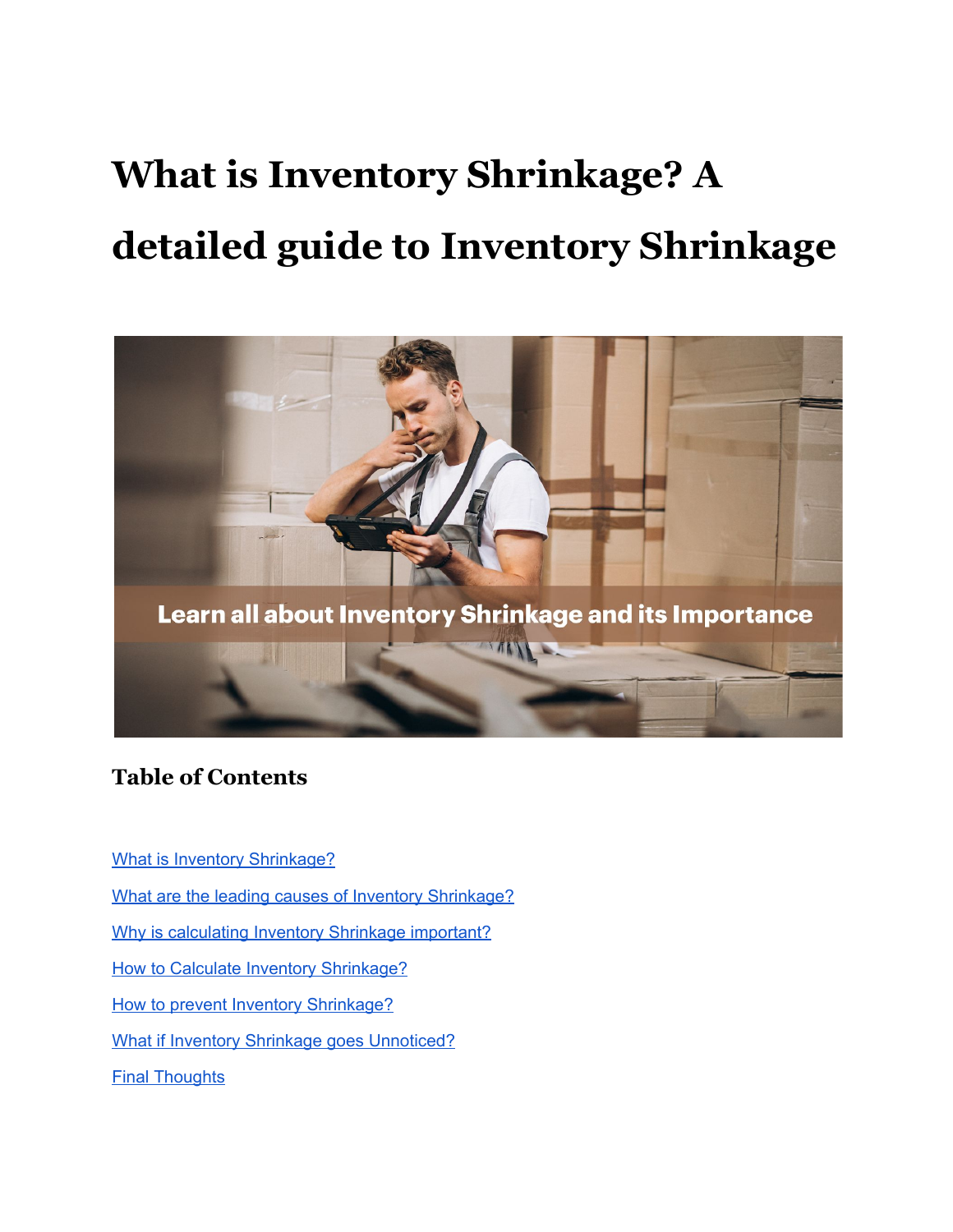# <span id="page-1-0"></span>**What is Inventory Shrinkage?**

If you have your own retail business, you might have probably faced Theft, Shoplifting, or other forms of fraud, bringing unforeseen inventory losses. This **unplanned inventory loss** due to a myriad of factors is called Inventory Shrinkage.

For Example: Rio Shoes Ltd. had 4820 pieces of shoes, but, upon a physical count, the inventory was only 3980. This loss of inventory can be described as Inventory Shrinkage. Also, as stated above, Inventory Shrinkage can be caused due to theft, shoplifting, damage, or any other form of inventory loss.

To emphasize, a [report](https://nrf.com/media/press-releases/nrfuniversity-of-florida-survey-says-retail-shrink-increased-489-billion-2016) shows that more than 40 billion was lost in the year 2016 due to inventory shrinkage alone. Hence, it is evident for retailers to take steps to prevent this unwanted loss that brings down their profitability.

#### *"In a business where we only make a penny on every dollar that comes in, it is especially important that we control our shrinkage."*

#### Fred Klein, VP Loss Prevention, Big V Supermarkets

In this post, we will go through the reasons to calculate Inventory Shrinkage and factors that contribute to this cost. We will also look into measures to prevent loss, theft, and overall inventory shrinkage costs.

# <span id="page-1-1"></span>**What are the leading causes of Inventory Shrinkage?**

There are several reasons that contribute to inventory shrinkage. However, the top reasons are given as follows: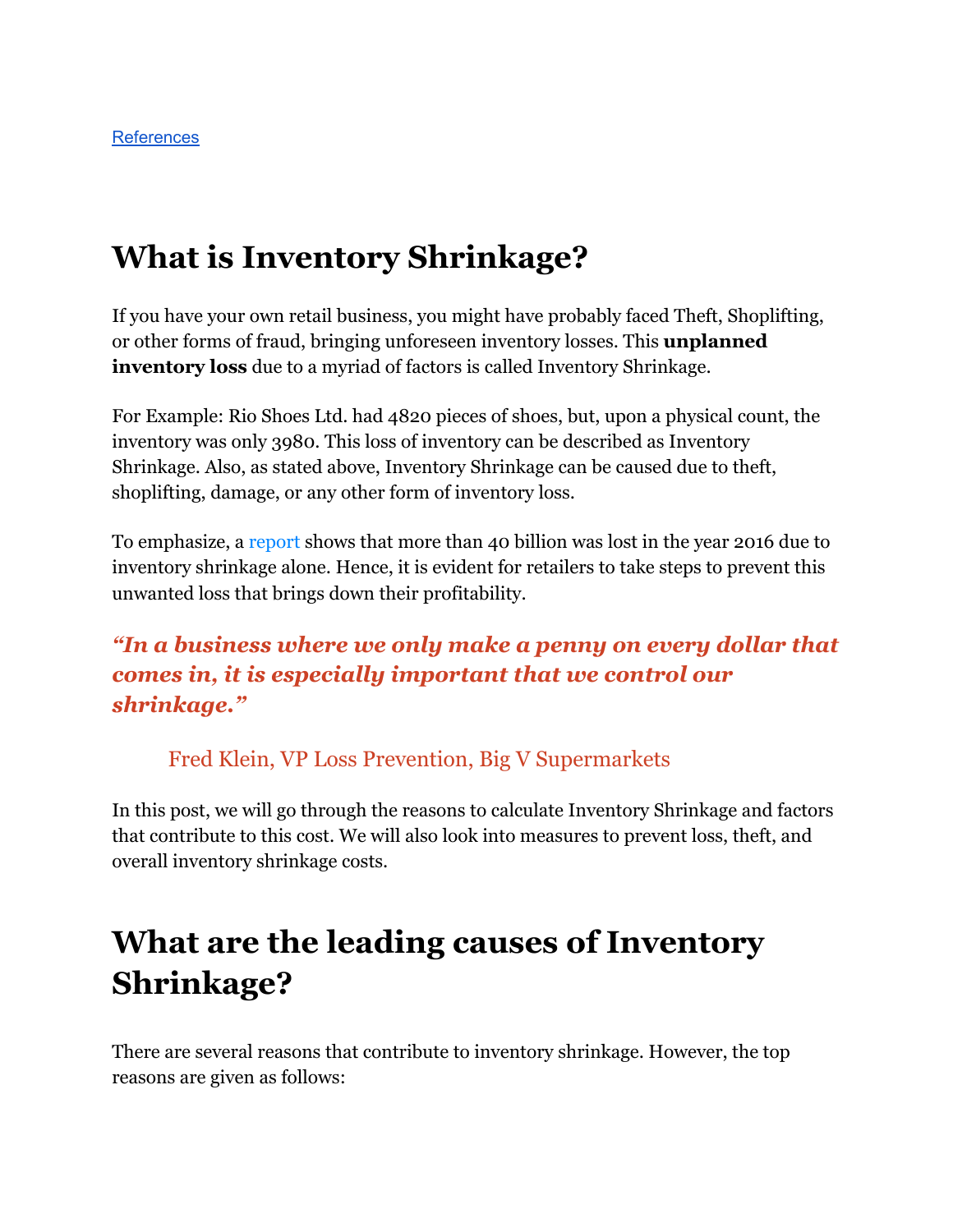- 1. Shoplifting
- 2. Employee Theft
- 3. Administrative and Paperwork Error
- 4. Vendor Fraud or Error
- 5. Product Damage or Expired Product
- 6. Others

Here is a breakup of the main factors affecting inventory shrinkage according to a report from NRSS

#### Source of Inventory Shrinkage (Average Proportion)



|                                         | 2017  | 2016  | 2015  |  |
|-----------------------------------------|-------|-------|-------|--|
| Shoplifting/external<br>(including ORC) | 36.5% | 39.3% | 38.0% |  |
| Employee theft/internal                 | 30.0% | 35.8% | 34.5% |  |
| Administrative and<br>paperwork error   | 21.3% | 16.8% | 16.5% |  |
| Vendor fraud or error                   | 5.4%  | 4.8%  | 6.8%  |  |
| Unknown loss                            | 6.8%  | 7.2%  | 6.1%  |  |

Source-NRSS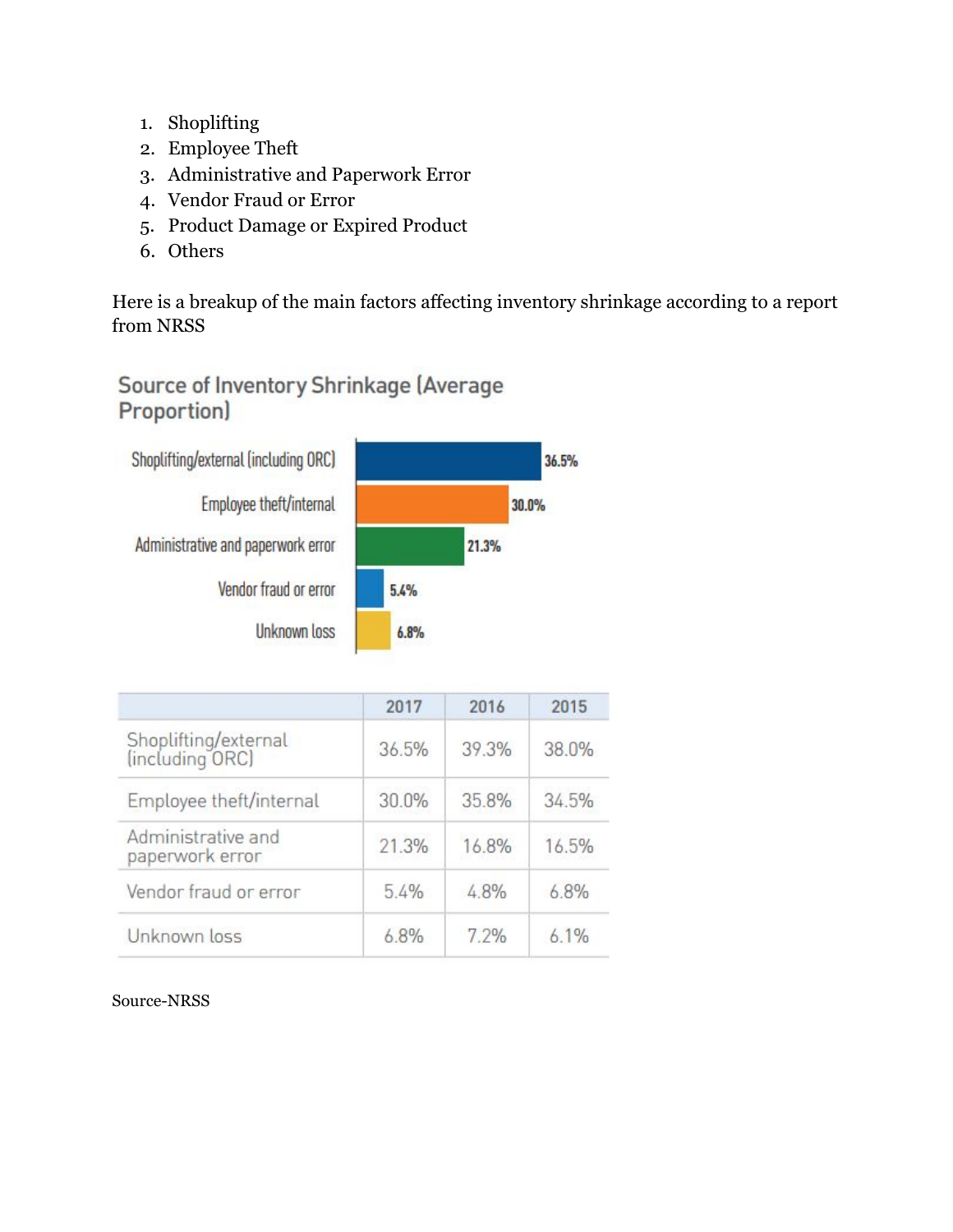# <span id="page-3-0"></span>**Why is calculating Inventory Shrinkage important?**

It is a well-known fact that physical inventory in the retail business consumes an enormous working capital. You can say,

#### **Inventory is money that is stashed in your warehouse.**

Therefore, you must be aware of any type of theft in your warehouse or store. Also, be prepared to be accountable for any such circumstance and find ways to stop the same. There are definite chances that few items may go missing on account of damaged goods, but, losing inventory due to unethical reasons such as theft is a serious offense. It directly suggests that your workplace is lacking credibility, and you must take actions to encourage motivation and handle employee grievances.

Also, frequent Inventory Shrinkage can lead to complications related to [inventory](https://www.orderhive.com/inventory-control.html) [control.](https://www.orderhive.com/inventory-control.html)

*"Not controlling shrinkage is taking a shortcut to bankruptcy."*

John L. Pagliaro, President of Dana Associates

# <span id="page-3-1"></span>**How to Calculate Inventory Shrinkage?**

Inventory Shrinkage can be calculated by finding the total financial value of all inventory in the fiscal year/quarter and subtracting the total inventory as obtained after the cycle count. Most often, inventory shrinkage is calculated as *Inventory Shrinkage Rate.* This means, when calculated in percentage, you can easily understand how much inventory loss your company has borne. The critical aspects needed to consider *Inventory Shrinkage Rate* can are listed as follows:

- Calculate your On-hand Inventory
- Conduct a Physical Inventory Count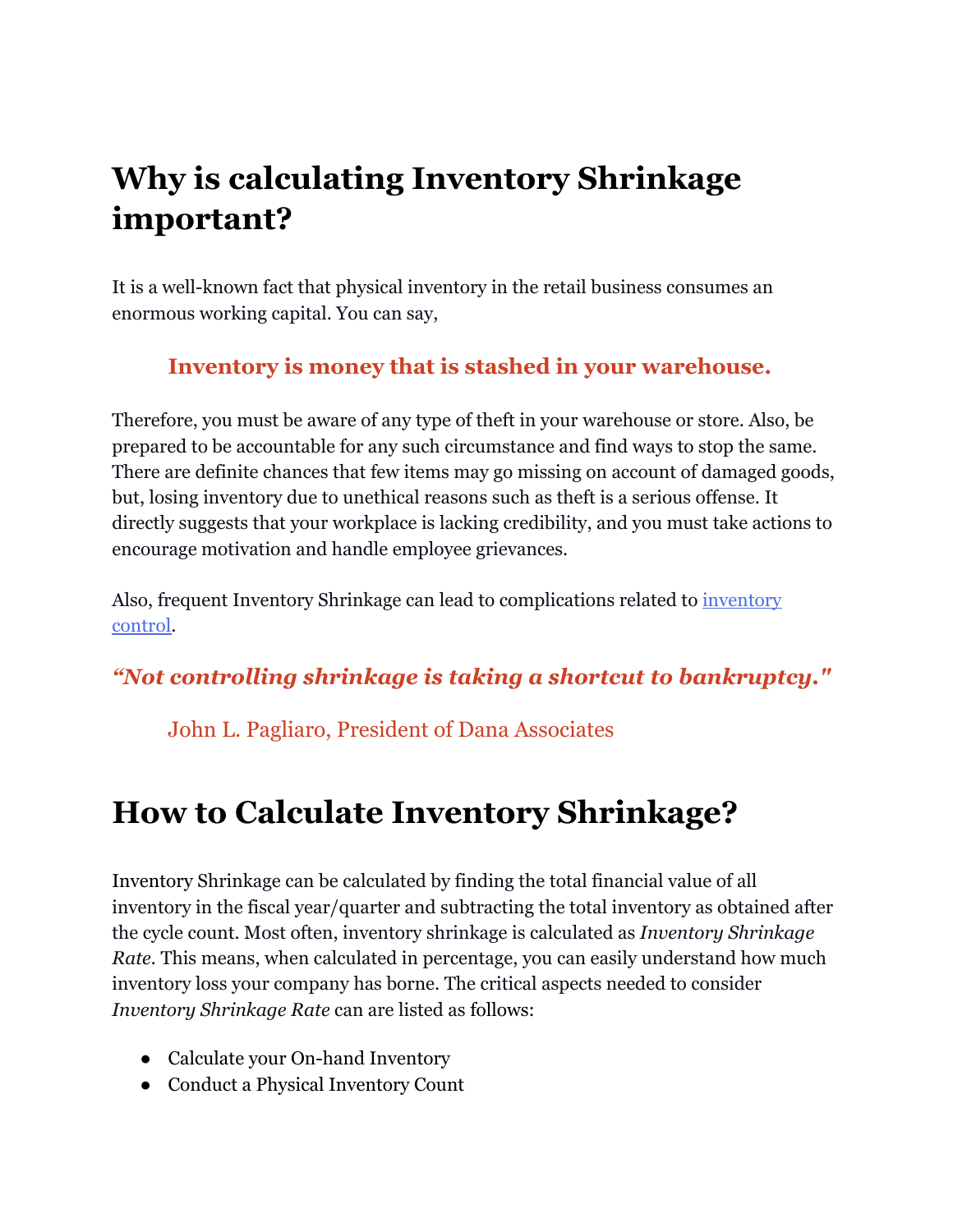- Deduct the amount from the amount recorded in your accounting books
- To determine a percentage, divide the amount by your inventory value.

Inventory Shrinkage = Actual Inventory - Physically Counted Inventory

For Example: Joe's Accessories has 5200 pieces of mobile accessories. On a physical check, they realized there are only 4900 units. Thus,

Inventory Shrinkage = \$300 [5200 (Actual Inventory) - 4900 (Physical Count)]

Inventory Shrinkage Rate = 17.3% [5200 (Actual Inventory) / 300 (Inventory Shrinkage) \* 100]

It can be said, Joe's Accessories has incurred 17.3% Inventory Shrinkage.

# <span id="page-4-0"></span>**How to prevent Inventory Shrinkage?**

A combination of safety measures and employee engagement tactics should be put into use to bring down inventory shrinkage. Some of these include:

#### **1. Safeguard the Expensive Inventory**

This is by the norm, one of the most effective ways to bring down shrinkage. Understand that shrinkage is expressed in financial value. Hence, the expensive inventory must be safeguarded on priority. Any valuable inventory can be stored in a separate location, which can be an enclosed room or a sealed-off space.

In addition to that, employ separate employee(s) to handle that inventory and assign them special privileges. This will prevent shrinkage and in easy trackback of any item in the event of a theft.

#### **2. Prevent Vendor/ Purchase Order Fraud**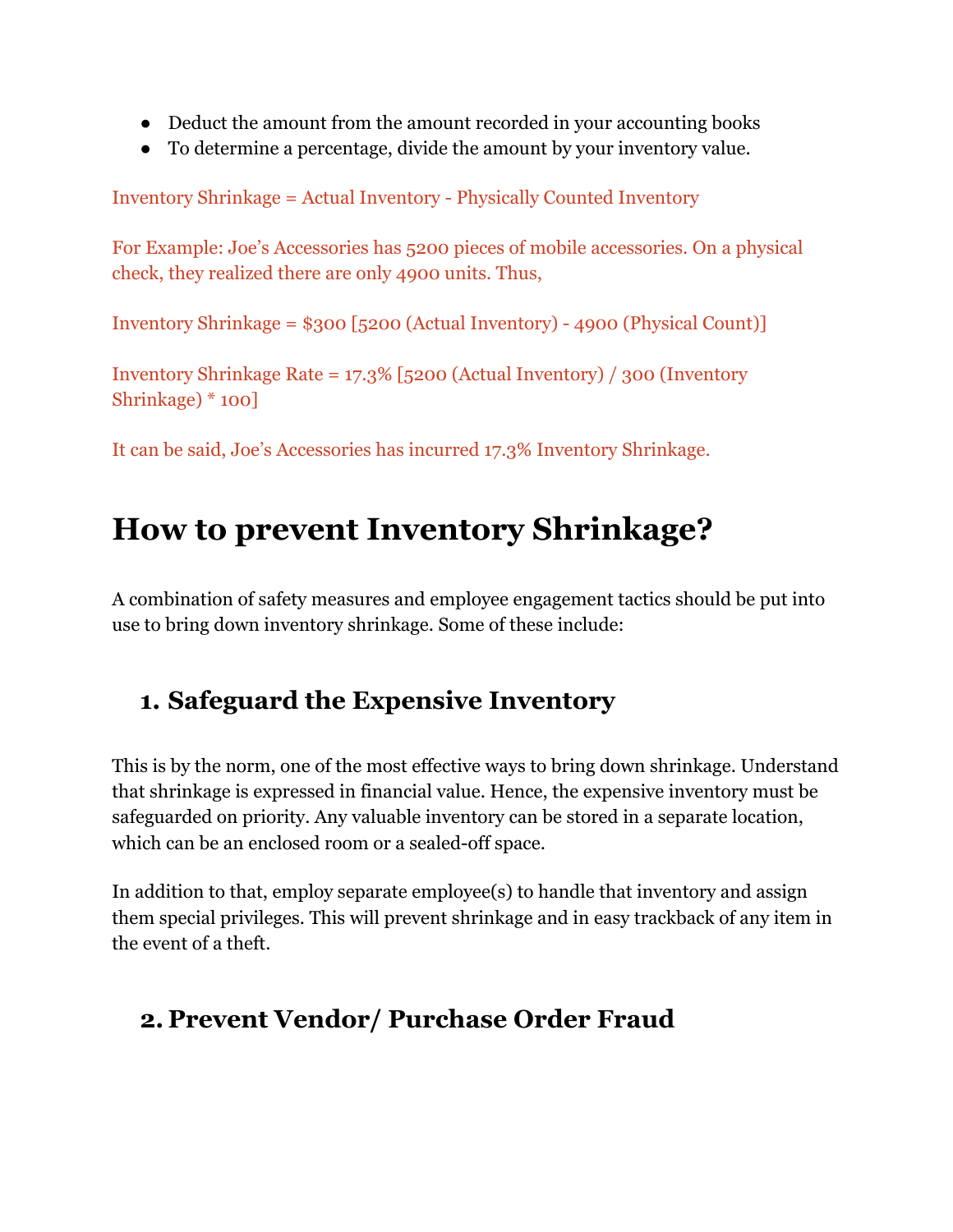Often, a Purchase Manager may inflate the demand, making you pay more for the PO. The vendor may personally know your purchase manager and might be involved in a scam where both benefit each other.



To solve that, follow up with vendors from time to time. Make sure your purchase manager is not involved in any type of transaction with the vendors that are questionable or unethical in nature.

Also, double-check on damaged goods that are filtered out of your PO. You must also go for an [inventory management software](https://www.orderhive.com/) that provides trackbacks and [purchase order](https://www.orderhive.com/purchase-order-management.html) history, allowing you to tally all the historical transactions.

### **3. Eliminate Loopholes and Improvise Process**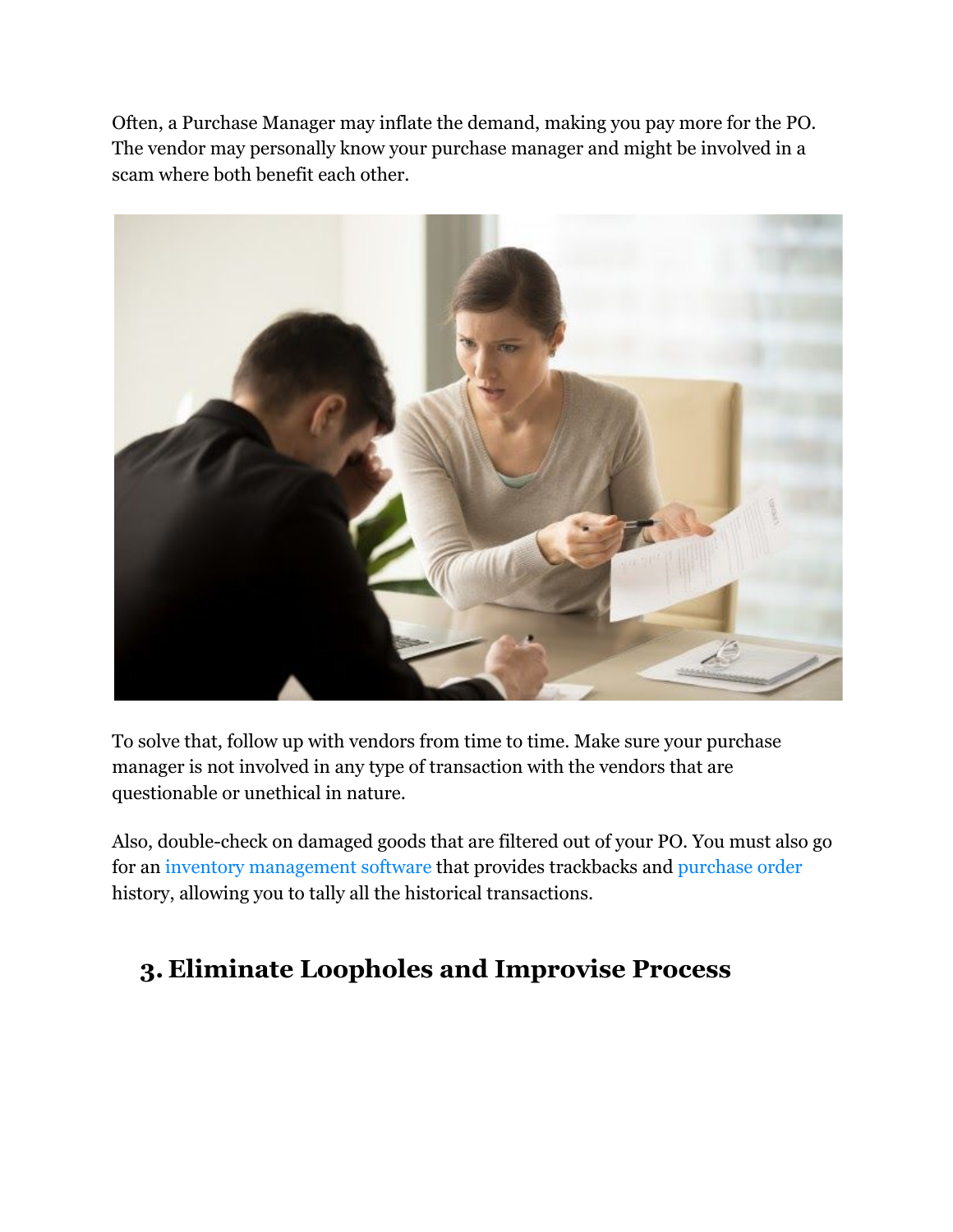You will stumble upon loopholes upon closer inspection that your employees can exploit and bring about significant shrinkage in inventory. Tighten the process and eliminate all loopholes.

If you have not been double-checking on damaged inventory, start doing that from now on. If follow-ups are needed with vendors, implement that as well.



### **4. Go for Employee Integrity Screening**

If you are dealing with high value/small size inventory such as truffles, caviar, gemstones, expensive electronic devices, that are easy to steal, you may go for an employee integrity screening. In order to accomplish that, you may check their

- Criminal History
- **Education Verification**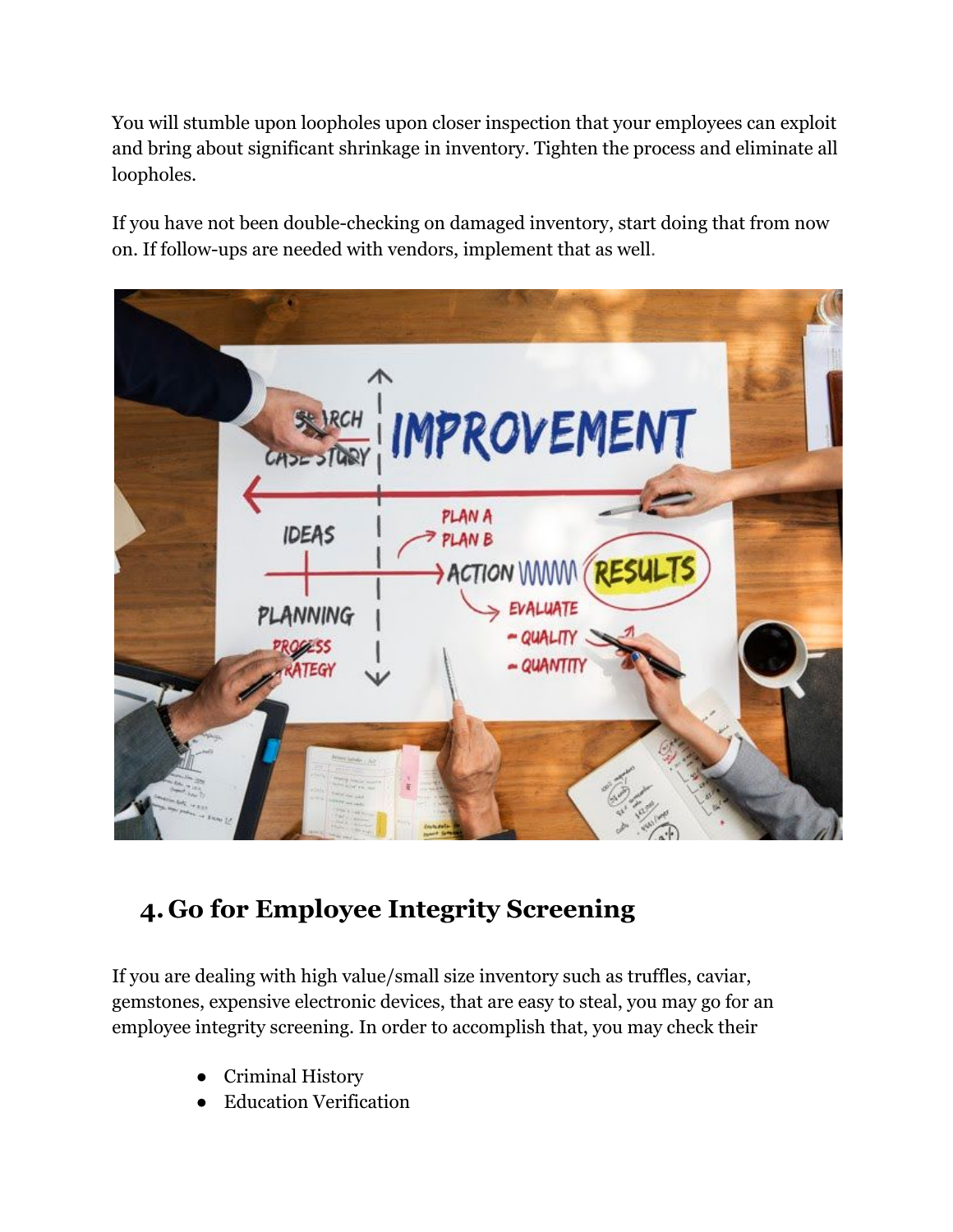- Credit History
- Past employment history etc.



### **5. Employee Training and Incentives**

It is important to train your employees on loss prevention. It can be accomplished in several cost-effective ways. You can

- Create educational videos
- Impart work ethics and cultivate a culture to sustain that
- Create communities and engage them in activities
- Give them incentives on honesty and integrity
- Surprise gifts on festivals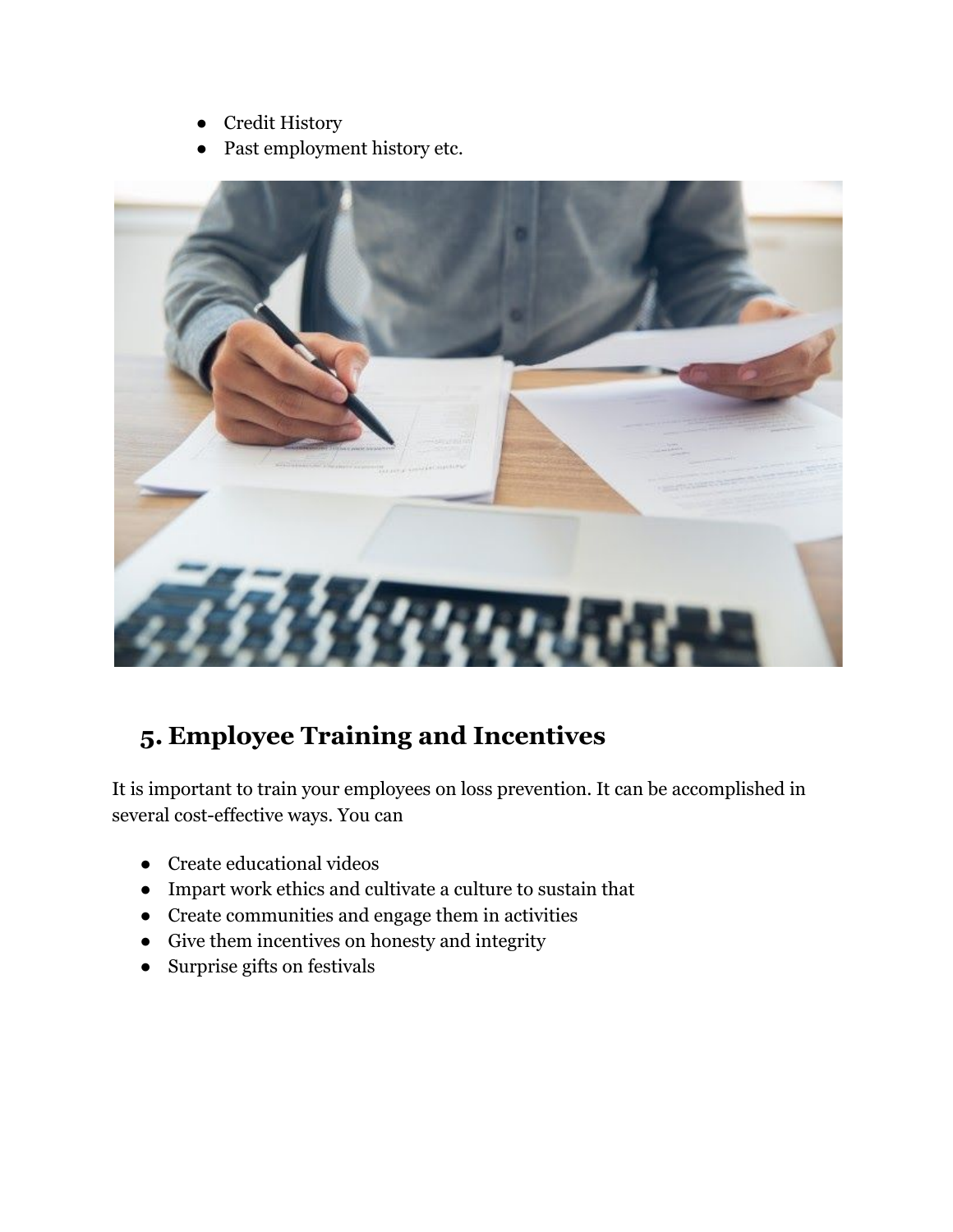

### **6. Invest in a Security System**

A lot of hardware [systems](http://www.security.honeywell.com/star/HSCE_Files/Files/A-Warehouse.htm) with software support are available in the market to safeguard your inventory from being stolen. These systems may include CCTV cameras, intrusion detection, door auto lock systems, door access control and so many other features.

Alternatively, you can install a custom system according to your needs and budget in order to reduce theft and any unwanted access to your warehouse to bring down Inventory Shrinkage.

Finally, we all agree that inventory shrinkage is a significant issue that needs careful consideration of your business processes and identifying associated loopholes. Once they are identified, an optimal solution can be implemented to reduce inventory shrinkage.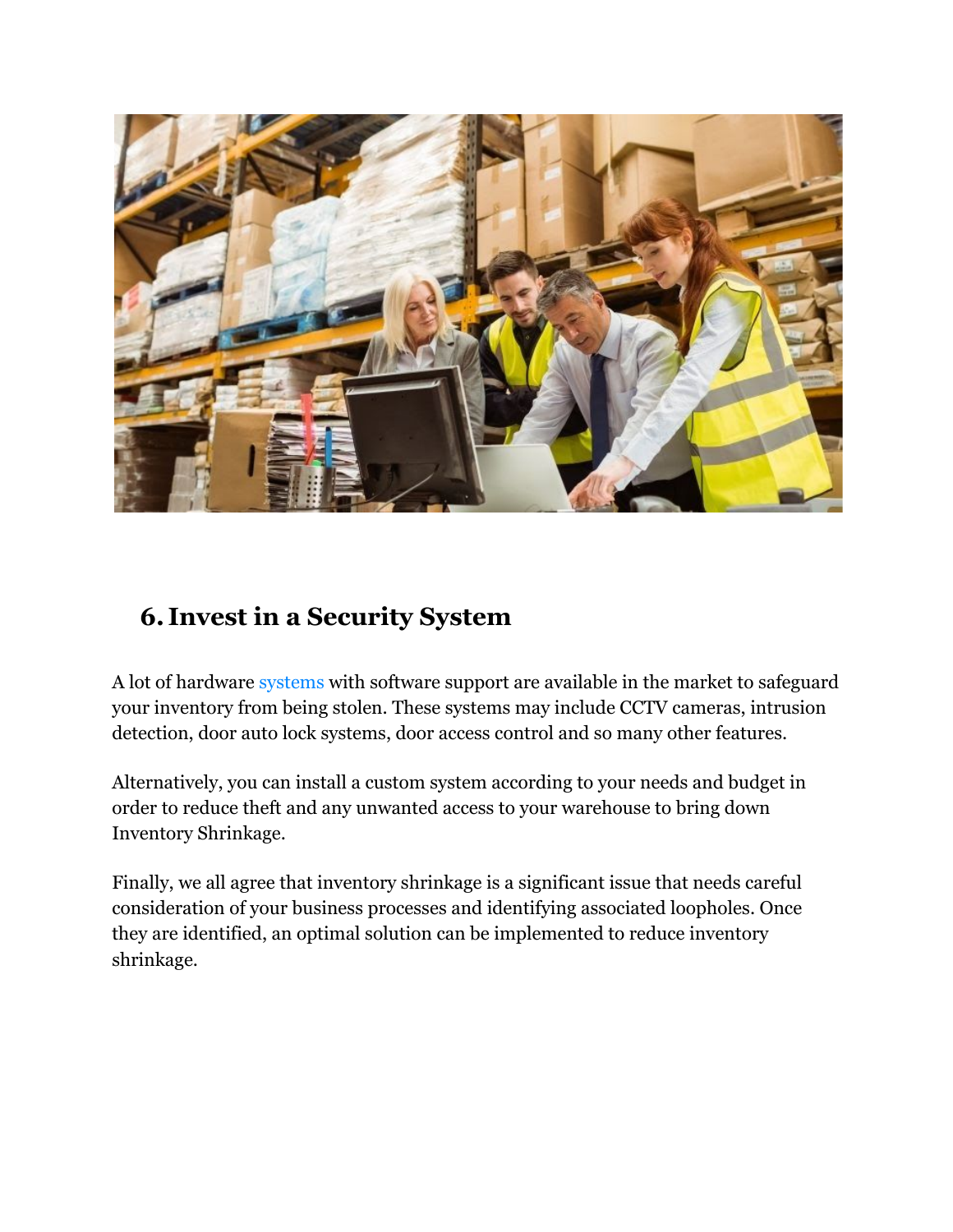

Image Courtesy: singaporecctv.com

### **7. Track your Inventory**

It is highly important to keep track of your inventory. Well, imagine Joe's Accessories has 5200 pieces of inventory, how will he keep track on a regular basis? He can start by using a tagging system and tag every product. This way, he can track the movement of every product, even without his physical presence.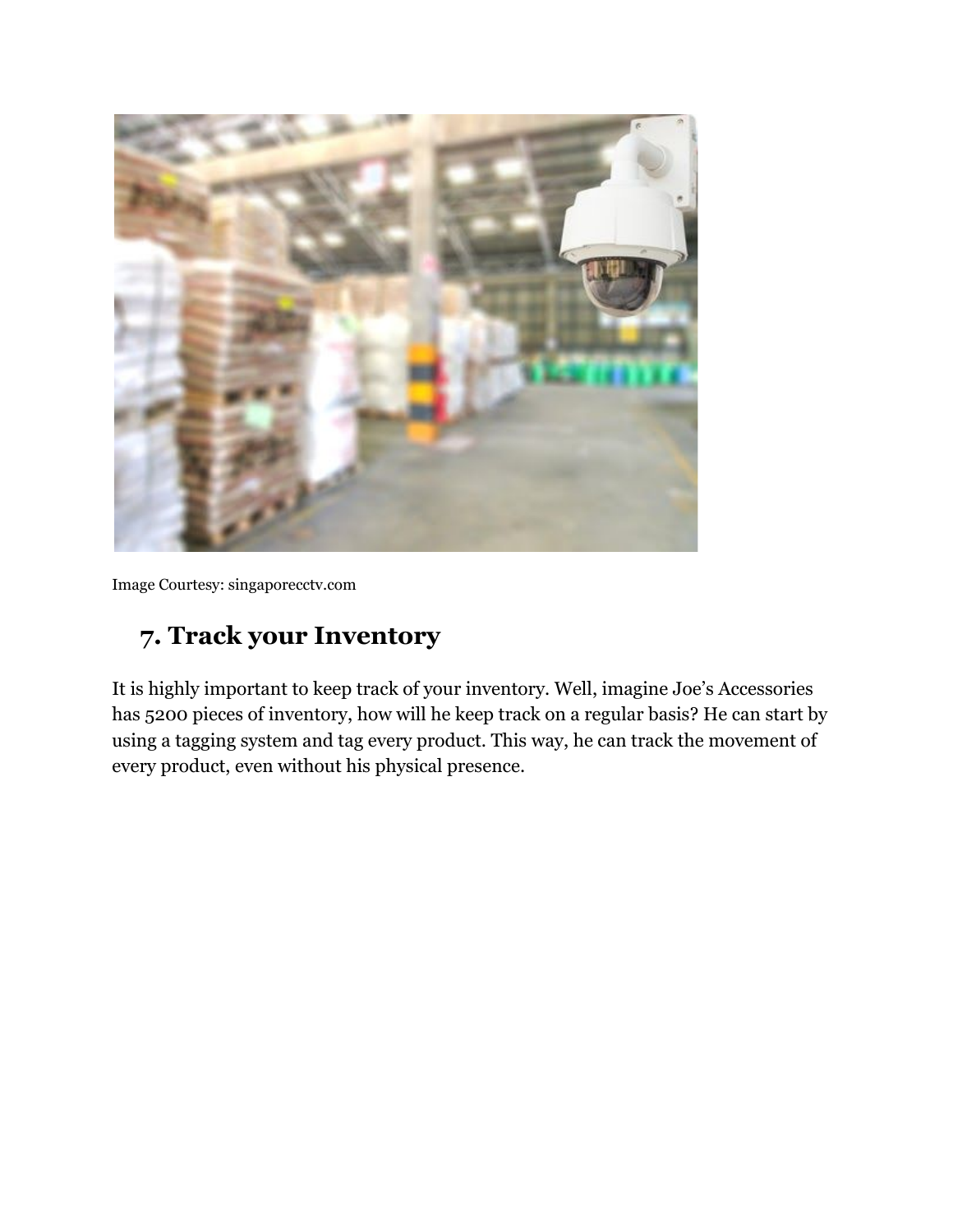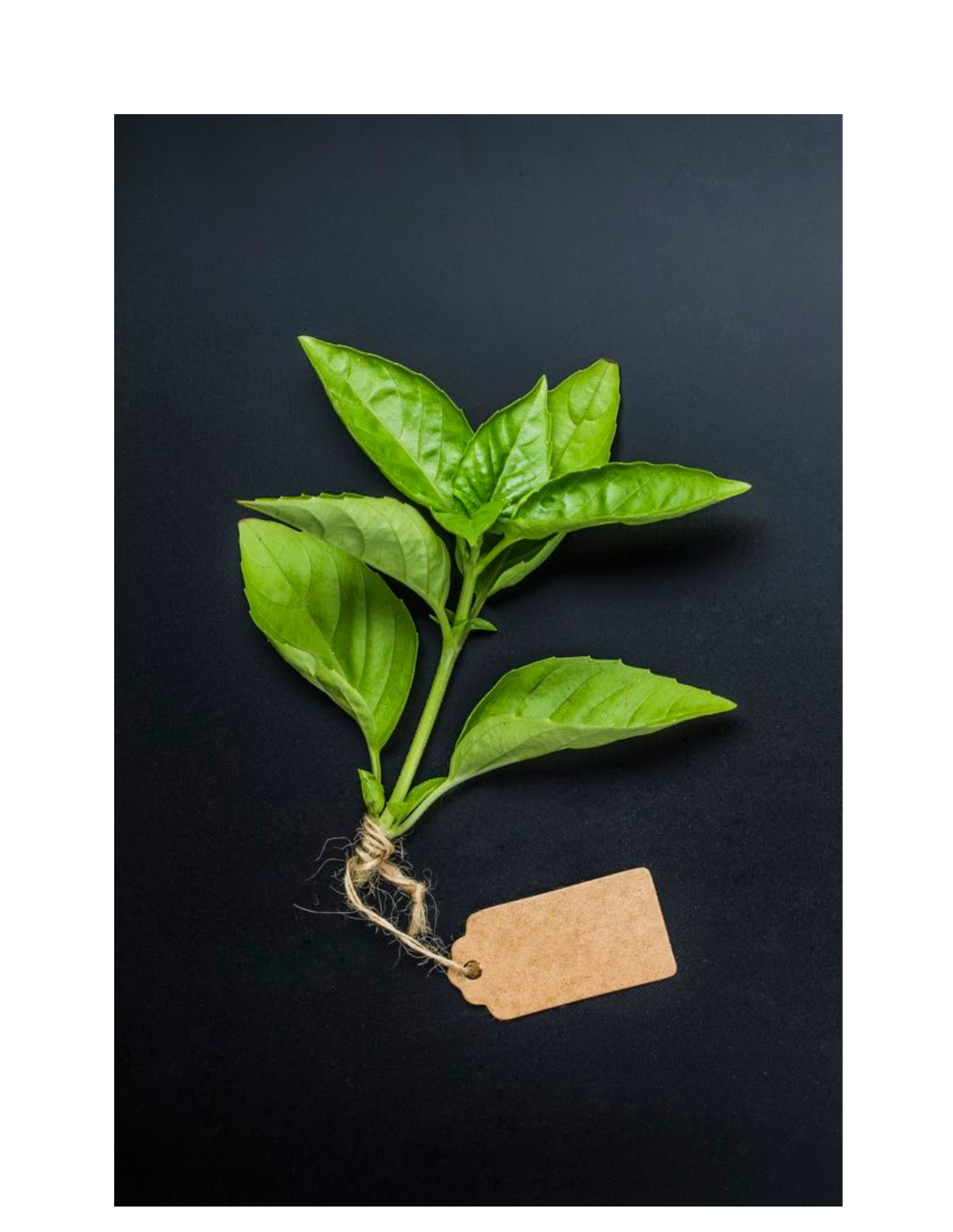## **8. Invest in a Good Inventory System**

The role of a good inventory system is to access the visibility of products in one place. It also keeps track of the product movement and tracks the location of the product to the bin or shelf number.

| orderhive > Products 2            |                                                   | Q Search                                  |                       |                         |         | $\boldsymbol{\Theta}$<br>◎<br>$\checkmark$ |  |  |
|-----------------------------------|---------------------------------------------------|-------------------------------------------|-----------------------|-------------------------|---------|--------------------------------------------|--|--|
| <b>Folder List</b><br>œ           | Status<br>Stores<br>Suppliers<br>Tags<br>Category | Available<br>On Hand<br>Incoming          | Warehouse<br>Outgoing |                         |         | Add/Remove Columns                         |  |  |
| Dashboard<br>+ Create Folder<br>m | Configurable<br>Bundle<br>Linked<br>Simple        |                                           |                       |                         |         |                                            |  |  |
| <b>Reports</b><br>AII (9)         | Name                                              | <b>SKU</b>                                | Barcode               | Available               | On Hand | Outgoing                                   |  |  |
| 雷                                 | Ink half sleeve t-shirt                           | <b>INK123</b>                             |                       | 42<br>110<br>110<br>110 | 47      | 5                                          |  |  |
| Automate                          | Crocs Unisex Clogs (Demo)-Black-L                 | DEMOPERS005-Black-L                       |                       |                         | 110     | $\circ$                                    |  |  |
|                                   | Crocs Unisex Clogs (Demo)-Black-M                 | DEMOPERS005-Black-M                       |                       |                         | 115     | 5                                          |  |  |
| Orders                            | Crocs Unisex Clogs (Demo)-Black-S                 | DEMOPERS005-Black-S                       |                       |                         | 110     | $\circ$                                    |  |  |
| ×<br><b>Shipments</b>             | Crocs Unisex Clogs (Demo)-Red-L                   | DEMOPERS005-Red-L                         |                       | 110                     | 110     | $\circ$                                    |  |  |
| -                                 | Crocs Unisex Clogs (Demo)-Red-M                   | DEMOPERS005-Red-M                         |                       | 110                     | 110     | $\circ$                                    |  |  |
| <b>Products</b>                   | Crocs Unisex Clogs (Demo)-Red-S                   | DEMOPERS005-Red-S                         |                       | 110                     | 110     | $\circ$                                    |  |  |
| 隐                                 | Unisex Navy Echo Plus Backpack (Demo)             | DEMOACES007                               |                       | 210                     | 215     | 5                                          |  |  |
| Purchases<br>들<br>Listing         |                                                   |                                           |                       |                         |         |                                            |  |  |
| <b>ED</b><br><b>Transfers</b>     |                                                   |                                           |                       |                         |         |                                            |  |  |
| 合                                 | $4 \rightarrow 4$                                 |                                           |                       |                         |         |                                            |  |  |
| Returns<br>$\bigcirc$ Scroll      | $+$ New Product<br>Stock Count                    | $\psi_1$ Import<br>$\equiv$ Custom Fields |                       |                         |         |                                            |  |  |

|                                                 |                                |         | <b>Stock Count Form</b> |             |              |                |                                                              |  |
|-------------------------------------------------|--------------------------------|---------|-------------------------|-------------|--------------|----------------|--------------------------------------------------------------|--|
| Warehouse Name: Orderhive                       |                                | Name:   |                         | Signature : |              |                |                                                              |  |
| Name                                            | <b>SKU</b>                     | Barcode |                         |             |              |                | Available OnHand Outgoing Incoming Counted Difference Remark |  |
| <b>Crocs Unisex Clogs</b><br>(Demo)-Red-S       | DEMOPERS005-<br>Red-S          |         | 110                     | 110         | $\Omega$     |                |                                                              |  |
| <b>Crocs Unisex Clogs</b><br>(Demo)-Red-L       | DEMOPERS005-<br><b>Red-L</b>   |         | 110                     | 110         | $\Omega$     | $\mathbf{1}$   |                                                              |  |
| <b>Crocs Unisex Clogs</b><br>(Demo)-Red-M       | DEMOPERS005-<br>Red-M          |         | 110                     | 110         | $\mathbf{0}$ | $\overline{1}$ |                                                              |  |
| Ink half sleeve t-shirt                         | <b>INK123</b>                  |         | 42                      | 47          | 5            | $\Omega$       |                                                              |  |
| <b>Unisex Navy Echo Plus</b><br>Backpack (Demo) | DEMOACES007                    |         | 210                     | 215         | 5            | $\mathbf{0}$   |                                                              |  |
| Crocs Unisex Clogs<br>(Demo)-Black-M            | DEMOPERS005-<br><b>Black-M</b> |         | 110                     | 115         | 5            | $\overline{1}$ |                                                              |  |
| <b>Crocs Unisex Clogs</b><br>(Demo)-Black-S     | DEMOPERS005-<br><b>Black-S</b> |         | 110                     | 110         | $\mathbf{0}$ | $\overline{2}$ |                                                              |  |
| <b>Crocs Unisex Clogs</b><br>(Demo)-Black-L     | DEMOPERS005-<br><b>Black-L</b> |         | 110                     | 110         | $\mathbf{0}$ | $\mathbf{1}$   |                                                              |  |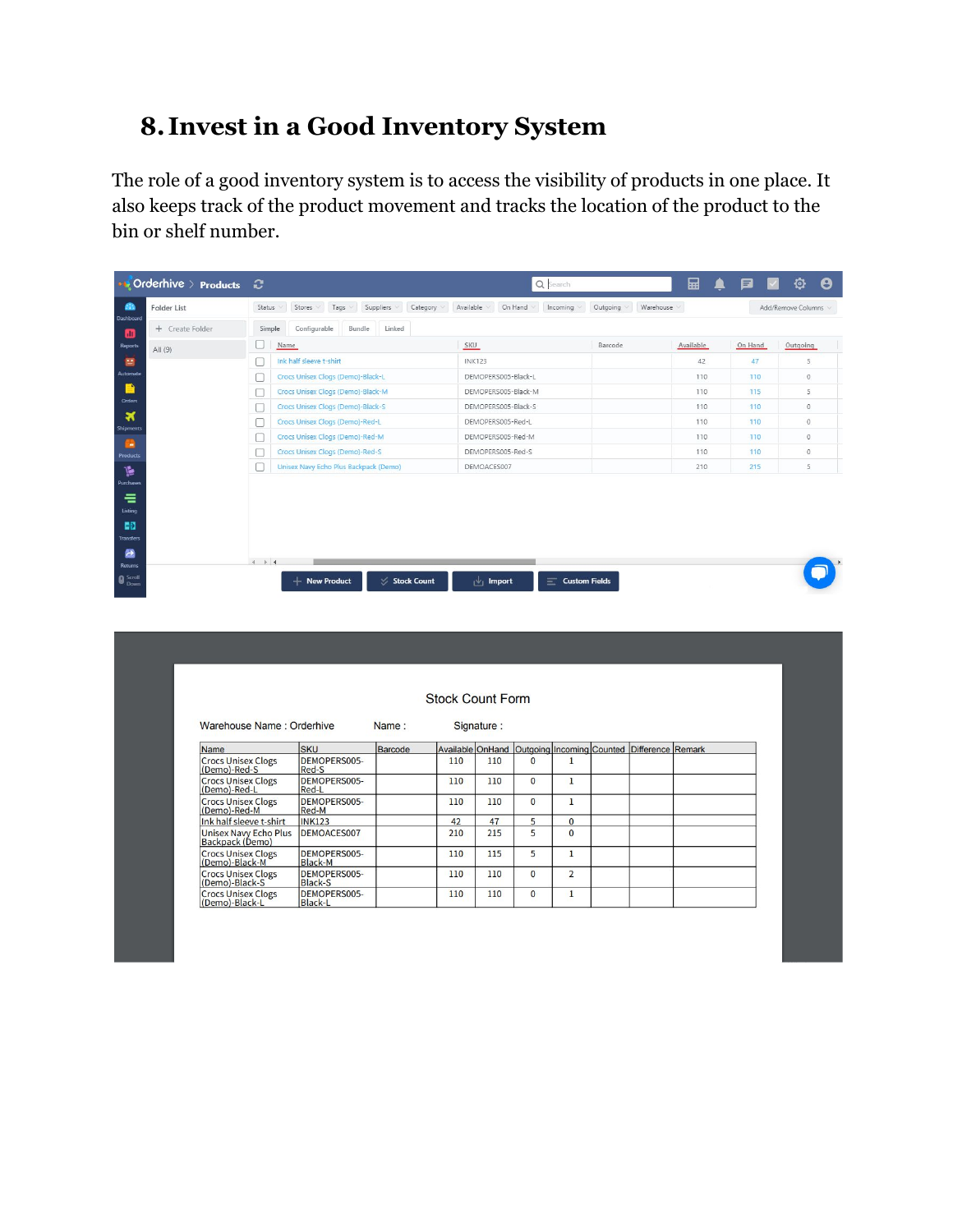# <span id="page-12-0"></span>**What if Inventory Shrinkage goes Unnoticed?**

With the inventory shrinkage rate increasing, the company can encounter a big hit on their profits. The cost of inventory may increase, and your revenue also gets affected. Let's list out the things that can get severely affected.

#### **1. Lower Profits**

When your inventory is missing, it solely means that it's going to affect your profits. As rightly said by Alasdair McKichan, President, Retail Council of Canada.

#### *"Shrinkage is the single greatest threat to profitability in our industry."*

For instance, Joe's Accessories had \$40,000 worth of goods. He sells his accessories at 20% profits. Out of which, \$1000 worth goods went missing. Thus, Total Loss he incurred = \$1200 [1000+20%]

Joe's Accessories lost nearly \$20,000, only because of inventory shrinkage. This is how inventory shrinkage affects your profits.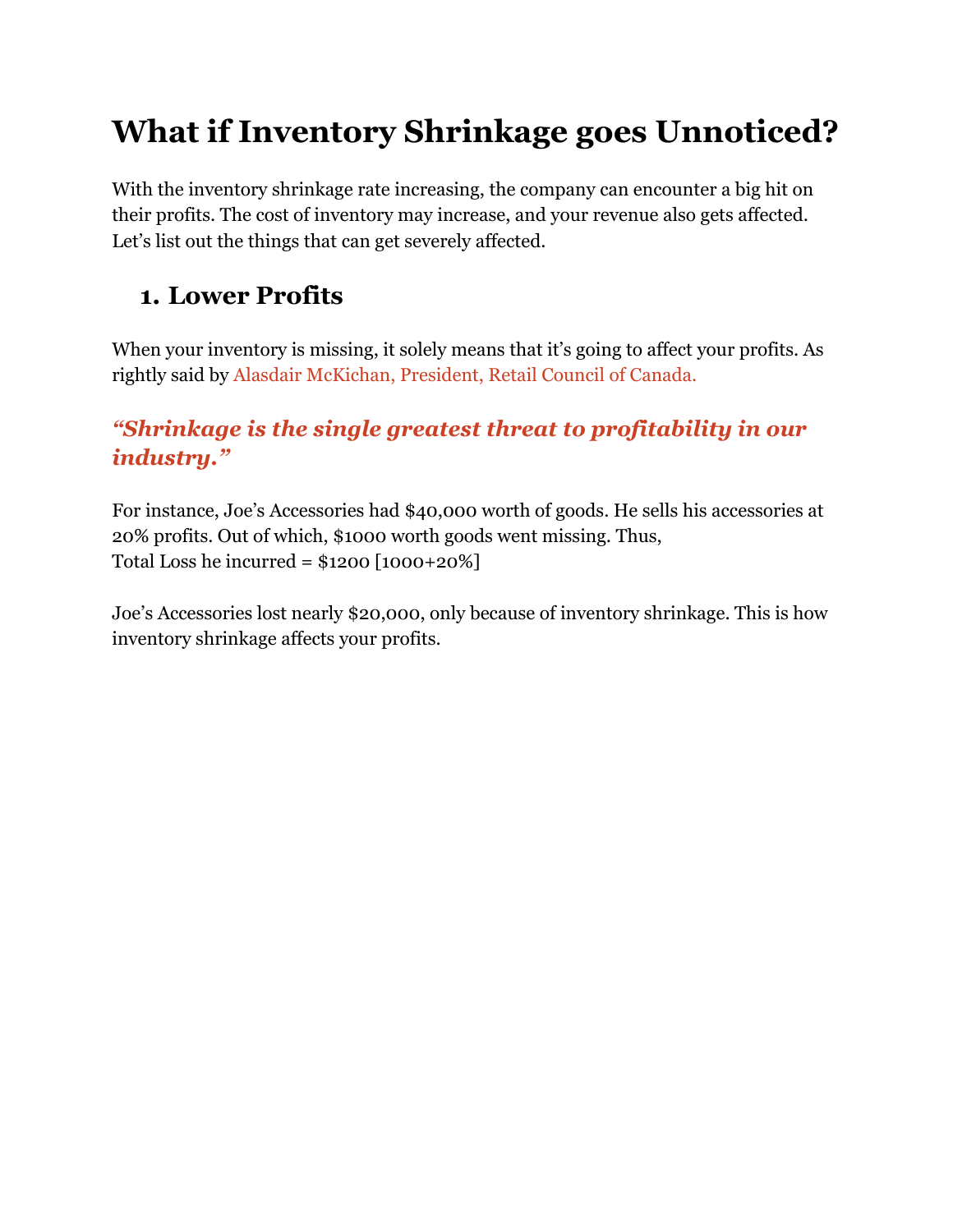

### **2.Loss of Inventory**

It is an unimaginable feeling when you purchase goods for your store and few of them go missing. It is that time when you realize that you have incurred a loss, and your valuables are gone. With inventory shrinkage, companies lose their goods, and are not able to retrieve them ever.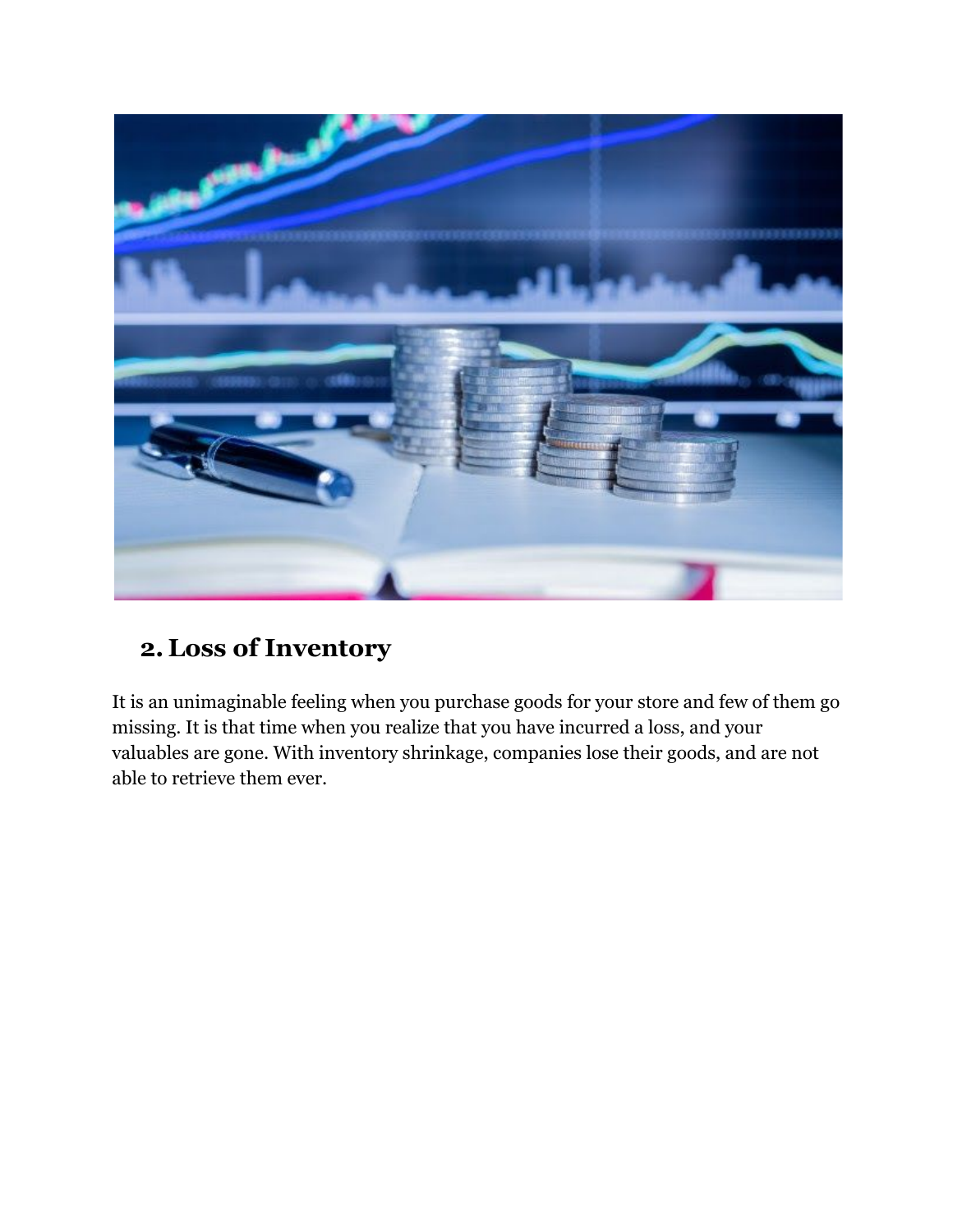

### **3. Mismatch in Accounting Books**

At the end of the day, when you sit to tally your accounting records and realize a few values are not adding up, it is a frustrating feeling! But, at that moment, you also realize that a few of your goods are missing. If accounting books are not matched, it causes audit and taxation problems. So, be careful with inventory shrinkage problems.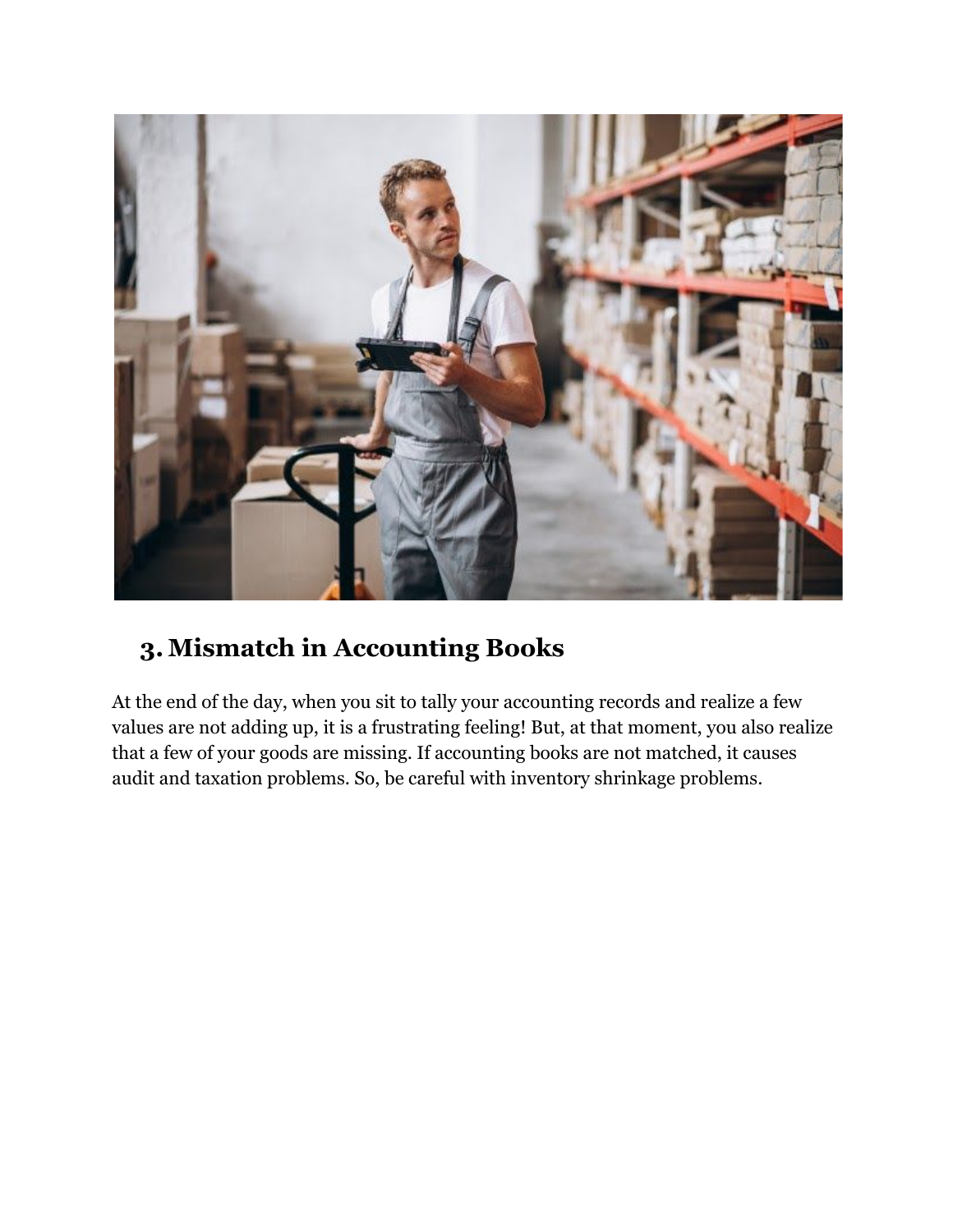

### **4.Monetary Investment Loss**

Every piece of inventory is worth a significant value. When you purchase your goods, and few of them go missing, you are losing a considerable amount of money and draining out your resources. This is how Inventory Shrinkage affects your wealth.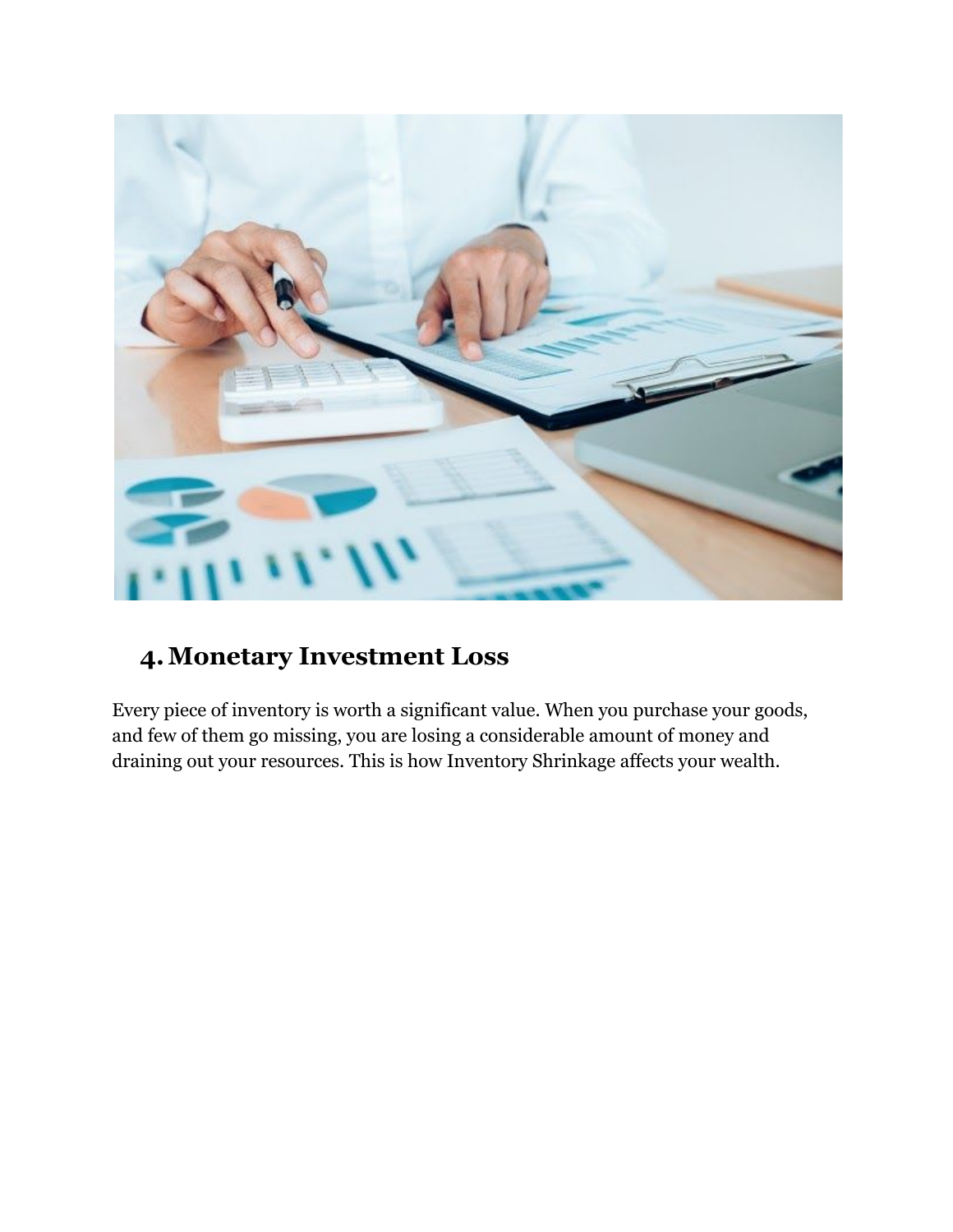

# <span id="page-16-0"></span>**Final Thoughts**

Inventory Shrinkage can affect your business on many levels. It can also affect your team or employee relationships. You must lower your inventory shrinkage issues and increase your profits. To do so, use the latest and most efficient method of **[Inventory](https://www.orderhive.com/inventory-management.html)** [Management.](https://www.orderhive.com/inventory-management.html)

With the use of proper [software](https://www.orderhive.com/), you most definitely see the depths of your issue and resolve it with efficiency. Also, you can scan the other features like inventory tracking and product listing, to make sure you are always virtually aware of your good flow.

# <span id="page-16-1"></span>**References**

[Corporate Financial Institute on Inventory Shrinkage](https://corporatefinanceinstitute.com/resources/knowledge/accounting/inventory-shrinkage/) [Inventory Audit Procedures](https://corporatefinanceinstitute.com/resources/knowledge/accounting/inventory-audit/) [Impact of Inventory Shrinkage on a Company](https://yourbusiness.azcentral.com/impact-can-shrinkage-company-2937.html)